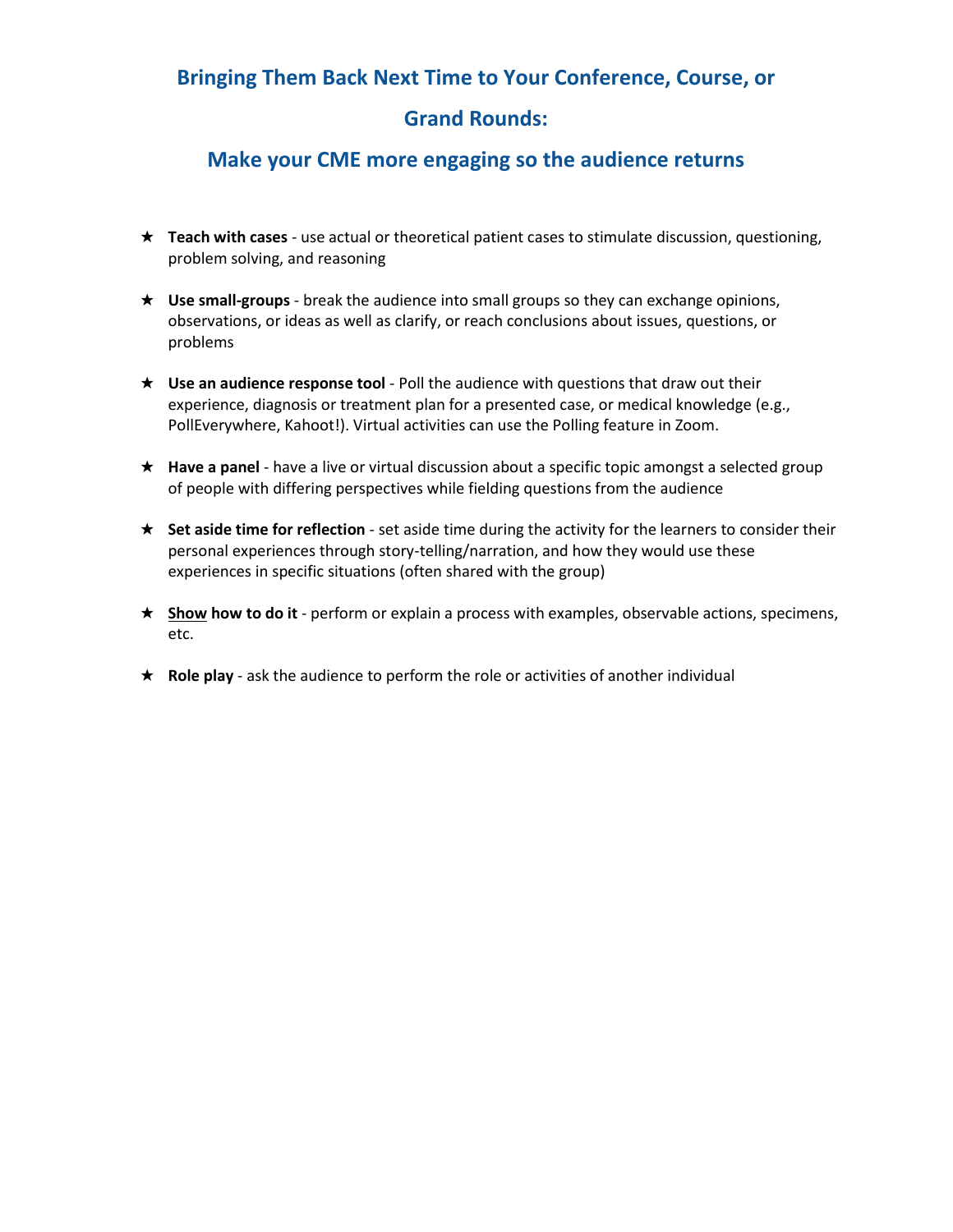## **Bringing Them Back Next Time to Your Journal Club:**

#### **Make your CME more engaging so the audience returns**

- ★ **Teach with cases**  use actual or theoretical patient cases to stimulate discussion, questioning, problem solving, and reasoning
- ★ **Use small-groups**  break the audience into small groups so they can exchange opinions, observations, or ideas as well as clarify, or reach conclusions about issues, questions, or problems
- ★ **Set aside time for reflection** set aside time during the activity for the learners to consider their personal experiences through story-telling/narration, and how they would use these experiences in specific situations (often shared with the group)
- ★ **Independent learning** provide homework or prework
- ★ **Audit and feedback** measured the learners' performance and then provide expert feedback on how to improve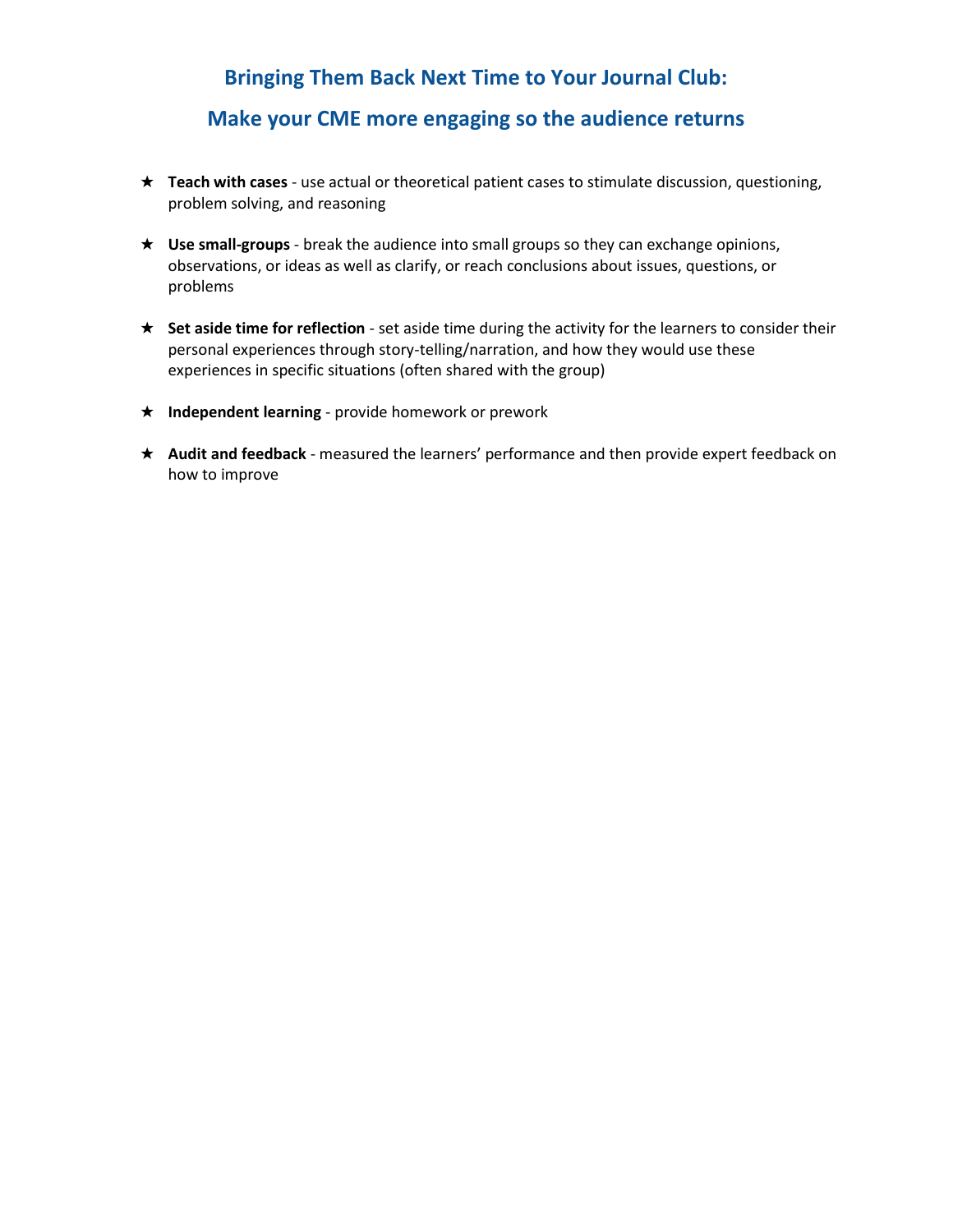## **Bringing Them Back Next Time to Your M&M:**

#### **Make your CME more engaging so the audience returns**

- ★ **Teach with cases**  use actual or theoretical patient cases to stimulate discussion, questioning, problem solving, and reasoning
- ★ **Use small-groups**  break the audience into small groups so they can exchange opinions, observations, or ideas as well as clarify, or reach conclusions about issues, questions, or problems
- ★ **Show how to do it** perform or explain a process with examples, observable actions, specimens, etc
- ★ **Simulation** use scenarios designed to replicate real health care situations and provide feedback from instructor(s) to individual learners
- ★ **Audit and feedback** measure the learners' performance and then provide expert feedback on how to improve
- ★ **Set aside time for reflection** set aside time during the activity for the learners to consider their personal experiences through story-telling/narration, and how they would use these experiences in specific situations (often shared with the group)

#### **Engaging your audience at Tumor Board or other Case Conference**

- ★ **Teach with cases**  use actual or theoretical patient cases to stimulate discussion, questioning, problem solving, and reasoning
- ★ **Use small-groups**  break the audience into small groups so they can exchange opinions, observations, or ideas as well as clarify, or reach conclusions about issues, questions, or problems
- ★ **Have a panel** have a a live or virtual discussion about a specific topic amongst a selected group of people with differing perspectives while fielding questions from the audience
- ★ **Self directed learning**  provide mentors to coach learners while they diagnose their own needs, set goals, identify resources, adopt appropriate activities, and evaluate outcomes
- ★ **Simulation** use scenarios designed to replicate real health care situations and provide feedback from instructor(s) to individual learners